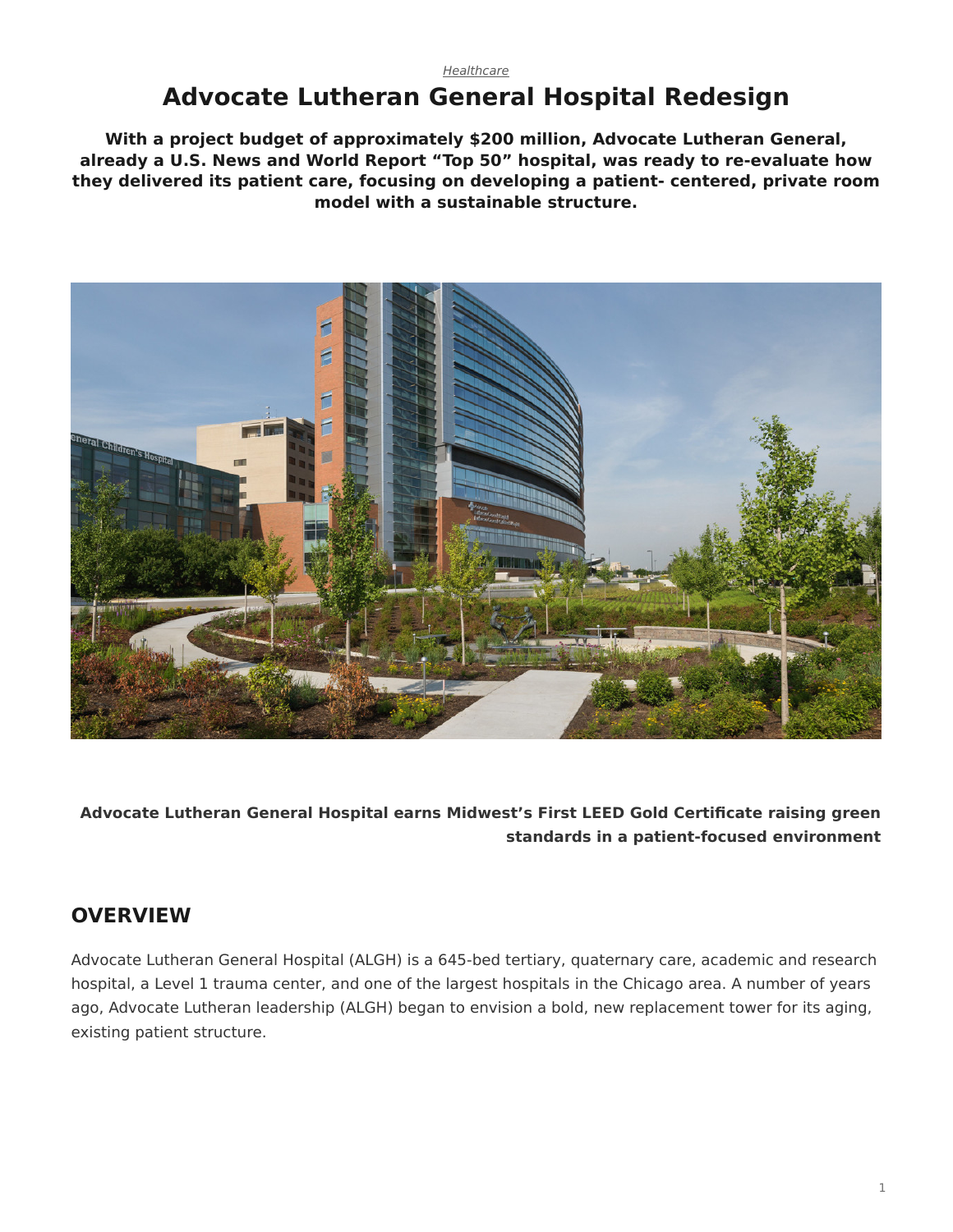With a project budget of approximately \$200 million, Advocate Lutheran General, already a U.S. News and World Report "Top 50" hospital, was ready to re-evaluate how they delivered its patient care, focusing on developing a patient- centered, private room model with a sustainable structure.

ALGH set clear goals for an operationally efficient building to meet patients' needs now and well into the future. The leadership team embraced a high-level of community and environmental responsibility and directed the design team to not only pursue LEED (Leadership in Energy and Environmental Design) Gold Certification, but to use the project to help facilitate change throughout the organization – in operations, finance, and community relations – change that only major construction can achieve.

The architects on the project were Chicago-based, OWPP / Cannon Design. In addition to the LEED goal – patient safety, floor plan efficiency and improved quality-of-life for patients and caregivers drove the design.

Steelcase Health and Chicago area dealer, Office Concepts Inc., worked closely with OWPP / Cannon Design from the outset of the project, to advise on products and provide research- based insights that would support the ALGH goals. "This was a truly in-depth and detailed collaborative effort by everyone involved, said Margaret Cervantes, of OWPP / Cannon.

"The work and cooperation between our team, the hospital leadership and clinical staff, the contractor, Steelcase Health and their dealer, Office Concepts, was outstanding and it truly shows in the end result."

### **PATIENT CENTERED DESIGN = PATIENT CENTERED CARE**

OWPP / Cannon Design worked diligently to design a new patient care tower that improves the environment for patients, their families and staff. Here are just some of the features that OWPP / Cannon Design worked into the space that makes the new ALGH patient tower a very special facility.

#### **Patient Room of the Future**

The tower features large, private rooms – each with the same layout. This "same-handed" approach provides staff easy orientation and consistency for procedures, improving safety and helping caregivers respond to patient needs quickly.

Each room has hand washing stations just inside the entrance, to help reduce infections and nurse servers that open both inside and outside of the room to provide ready access to supplies.

Patient amenities abound as well – flat screen televisions, internet access, easily accessible temperature and lighting controls, a personal safe and storage space and large windows with privacy and room darkening options.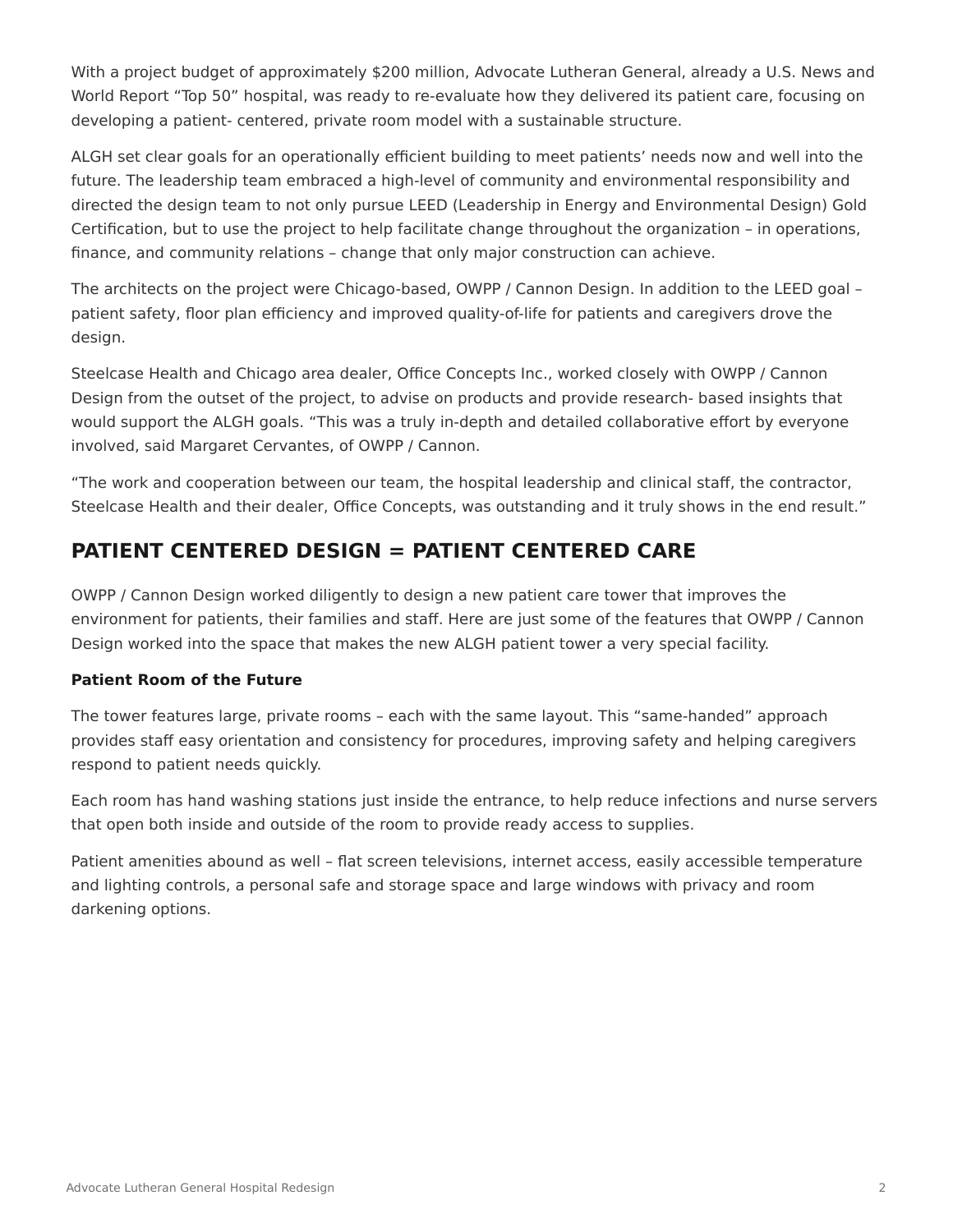

Each space also contains a dedicated family zone, with a table, chair, recliner and sofa to provide sleeping accommodations for loved ones. Family centered care is key to the design. "ALGH was passionate about this aspect of the project, says Cervantes. "Their old space did not support families well and that component has become a central part of their focus on holistic care."

Steelcase Health's Sieste family of sofa sleepers and recliners used in every patient room. For staff comfort and convenience – Steelcase Health's Verge stools are also in each room – enabling ease of charting and for use in patient and family consultation.

There's also a Family Care Center on the first floor with eight, private furnished rooms to provide a quiet space for loved ones in surgery or intensive care.

#### **Modular Nursing Stations and a Flexible, Open Floorplan**

Inpatient floors have been laid out in virtual "pods" using a universal floor plate design that can easily be converted based on future demand. Each pod has a decentralized nursing station to decrease noise levels and travel distances, with a column-free interior to allow better sight lines of care and flexibility for future growth in the core areas.

"We spent more than two years doing mock-ups to get to the optimal design," said Cervantes. "We worked with Steelcase Health to mock up all of the furniture – recliners, sleep sofas and especially the various nurses' stations."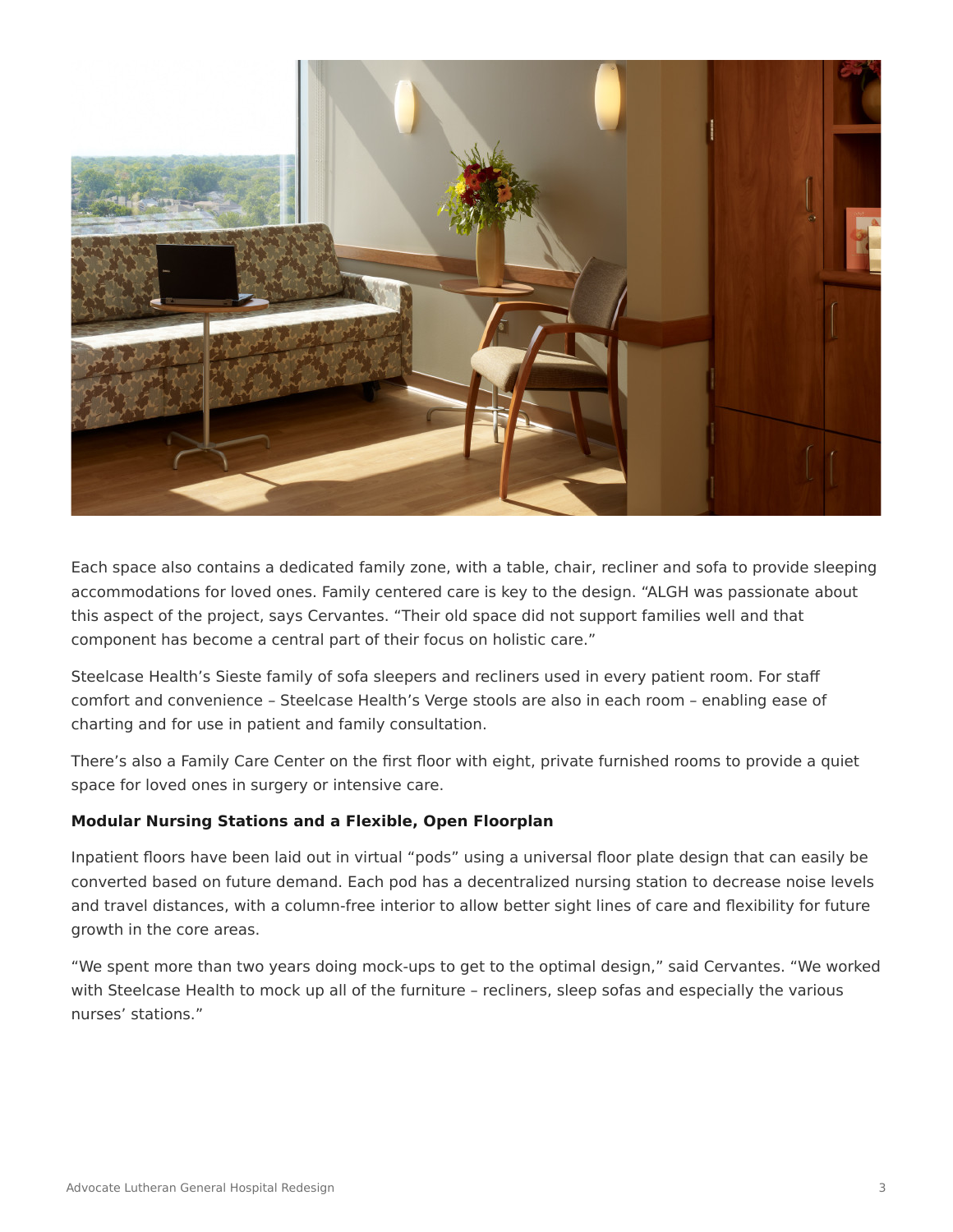"We carefully evaluated everything — from supporting staff processes, staff interaction and supporting technology and power needs to show what the end product would be and that it would allow us the flexibility needed to support all of those components moving into the future."



Steelcase's Montage was used for nursing stations – because of its modularity and its ability to be tailored to economically match with specific functions that the nurses needs. Montage has the ability to change panel heights and widths and change materials on frame tiles while maintaining a crisp overall aesthetic.

With Montage's ability to handle power and data cables, equipment requirements and easy access to data cables, it was an easy choice.

Nursing stations also feature Steelcase Cachet chairs – constructed of more than 98% recyclable content. The Cachet chair is exceptionally durable and easy to clean, for a longer life and has both Indoor Advantage™ certification for indoor air quality and level™ 1 certification. More about Cachet's environmental profile can be found [here](https://www.steelcase.com/resources/documents/cachet-profile/).

#### **Special Places**

A stunning public lobby/reception area welcomes visitors with a sculpture featuring 150 doves and a twostory interactive Living Light Wall. There is also a beautiful courtyard "meditation" garden and rooftop terrace with dog and cat shaped chairs for children.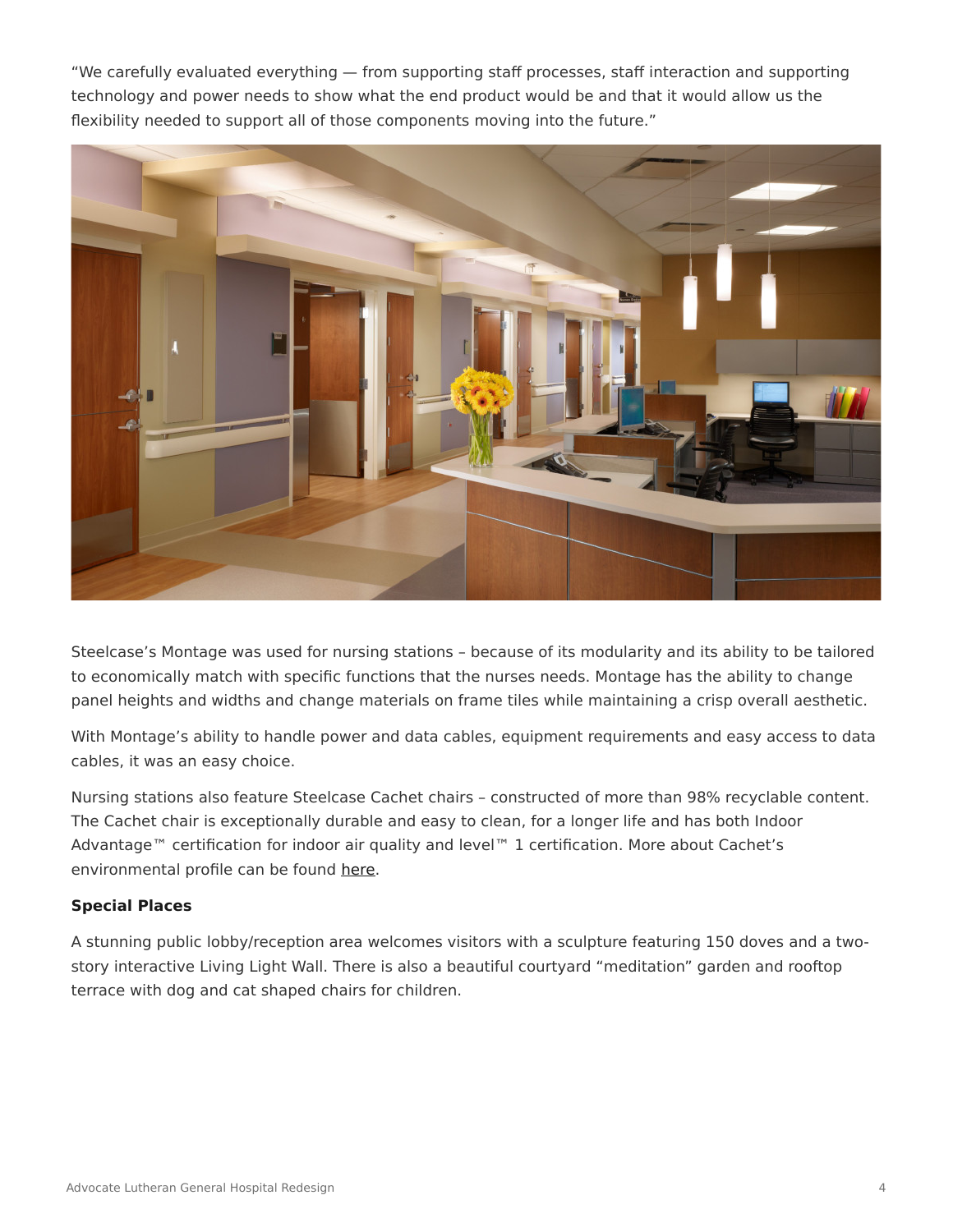"The use of stone, natural wood and decorative glass with plant features bring the restful, healing look of nature to the lobby and throughout the entire building," said Cervantes. Coalese's Passerelle and Sidewalk lounge products were used to create a comfortable, contemporary feel in the lobby. Steelcase Architectural Walls were used to create admitting and finance offices in the lobby.



Steelcase Think chairs were used in many of the administrative offices. The Think chair is the first product to ever receive Cradle to Cradle™ Product Certification from McDonough Braungart Design Chemistry (MBDC) and has Gold-level certification. The Think chair is also more than 98% recyclable by weight. More about Think's environmental impact can be found in [here](https://www.steelcase.com/resources/documents/think-profile/).

#### **Green Gallery**

Just off the main lobby, ALGH created an interactive, educational space to help educate the public about what they did with the development of this project and the organization's commitment to green projects moving forward.

### **LESSONS IN LEED**

The project was officially certified as a LEED Gold environ- ment in July of this year. Some "green" lessons learned by the project team are detailed by OWPP / Cannon Design in the four key recommendations below:

#### **Invest in Energy**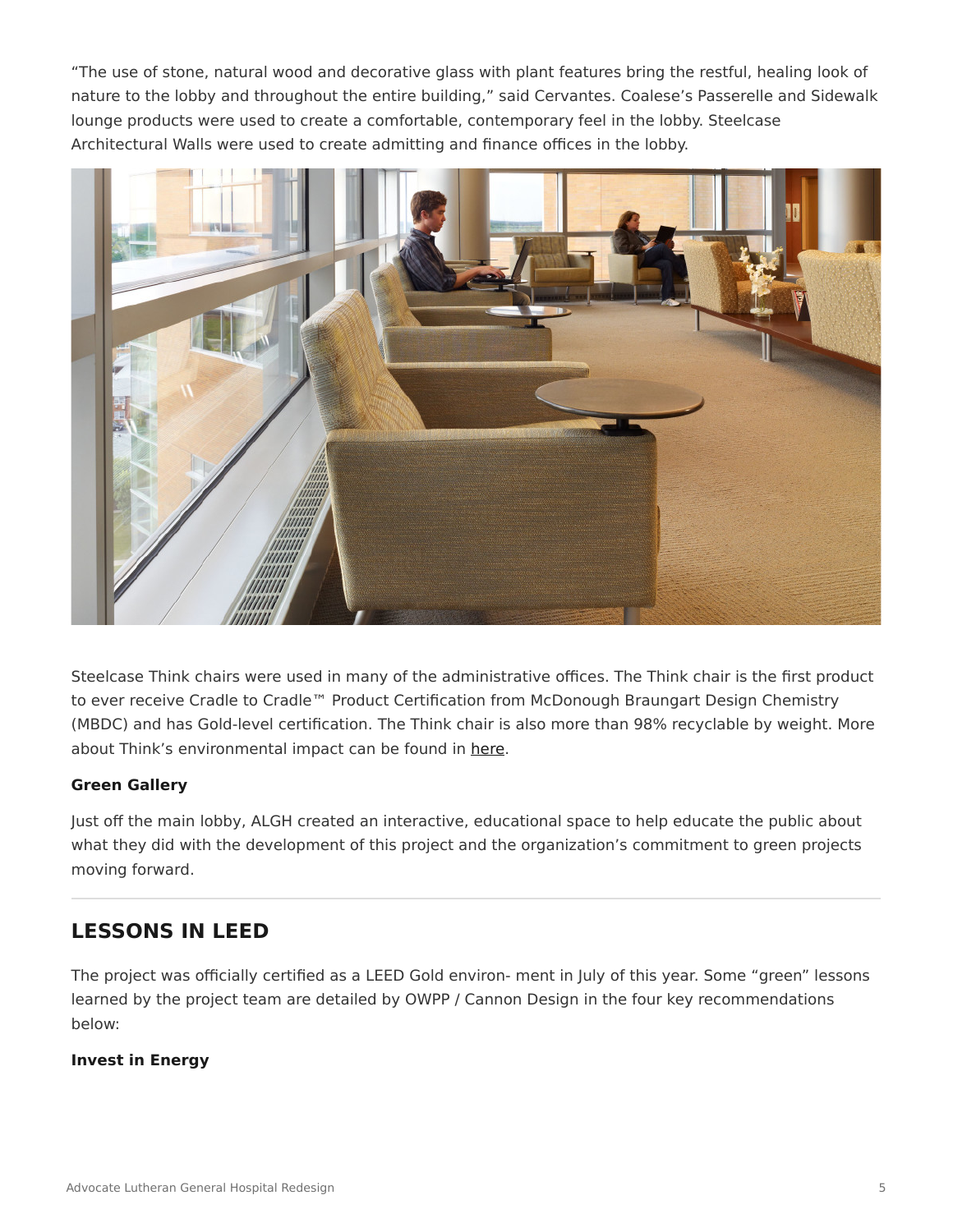Buildings are responsible for nearly half of all greenhouse gases, and hospitals are the third largest energy-using building type (behind research labs and food service) at 250BTU's/SF per user on average. Hospitals utilize 50% more energy than a typical office building per square foot. A recent report from the Department of Energy indicates that the average hospital spends 15% of its' revenues on energy.

Because the ALGH project replaced central plant equipment, large reductions were possible by selecting highly efficient components.

Most of the additional cost was offset by pre-purchasing major equipment such as boilers, chillers and air handling units. The design team performed a life-cycle cost analysis that allowed ALGH to make decisions on how they wanted to balance first cost and energy savings. They then pre- purchased the equipment directly, locking in the savings and reducing mark-up costs. Reductions were also realized with daylighting controls and a thermally upgraded envelope. The design reduced energy usage to nearly half that of existing peer facilities.

ALGH established a requirement that environmental features break even in seven to eight years or less, based upon Year 2005 dollars. Energy-use reduction is the easiest return on investment to document. With estimated annual savings of \$190,015, the bed tower project will likely break even more rapidly than originally planned. The team was able to demonstrate that this savings is equal to \$3,800,300 in revenue per year. This enabled the LEED goals to be supported by hospital administration and Advocate's board.

#### **Manage Materials**

The greatest success of the new ALGH bed tower thus far, is its impact on operations. Even before the bed tower program began, a small but ambitious group called the "Recycling Task Force" had started a recycling regime on campus.

The bed tower design and construction endeavor provided a strong focus for these efforts, becoming a catalyst that greatly expanded recycling volumes, and other initiatives to improve purchasing, food service and transportation. The group morphed into the "Green LEEDers" and membership swelled. Soon food and medical waste was reduced by 10% campus wide. ALGH leadership's emphasis on sustainable design for the tower accelerated and motivated positive change across the campus, where an environmentally- minded approached were was just taking root.

To achieve two points, the OWPP / Cannon Design team worked with the contractor, Power Construction, to set a goal of 80% of construction waste diverted from a landfill. At completion, Power Construction was able to divert 91%, earning another point for exemplary performance. The experience proved that very high levels of waste diversion have become possible.

#### **Make Water Visible**

The additional cost to achieve LEED G Certification Gold for the ALGH project was approximately 2% above baseline cost. Although these features add value, many having significant return potential, there was still a desire to make the investment visible. Unfortunately, many sustainable features buried within the various systems and materials of the project.

Site features, especially storm water management structures, offer the best opportunity to make sustainability visible to the community.